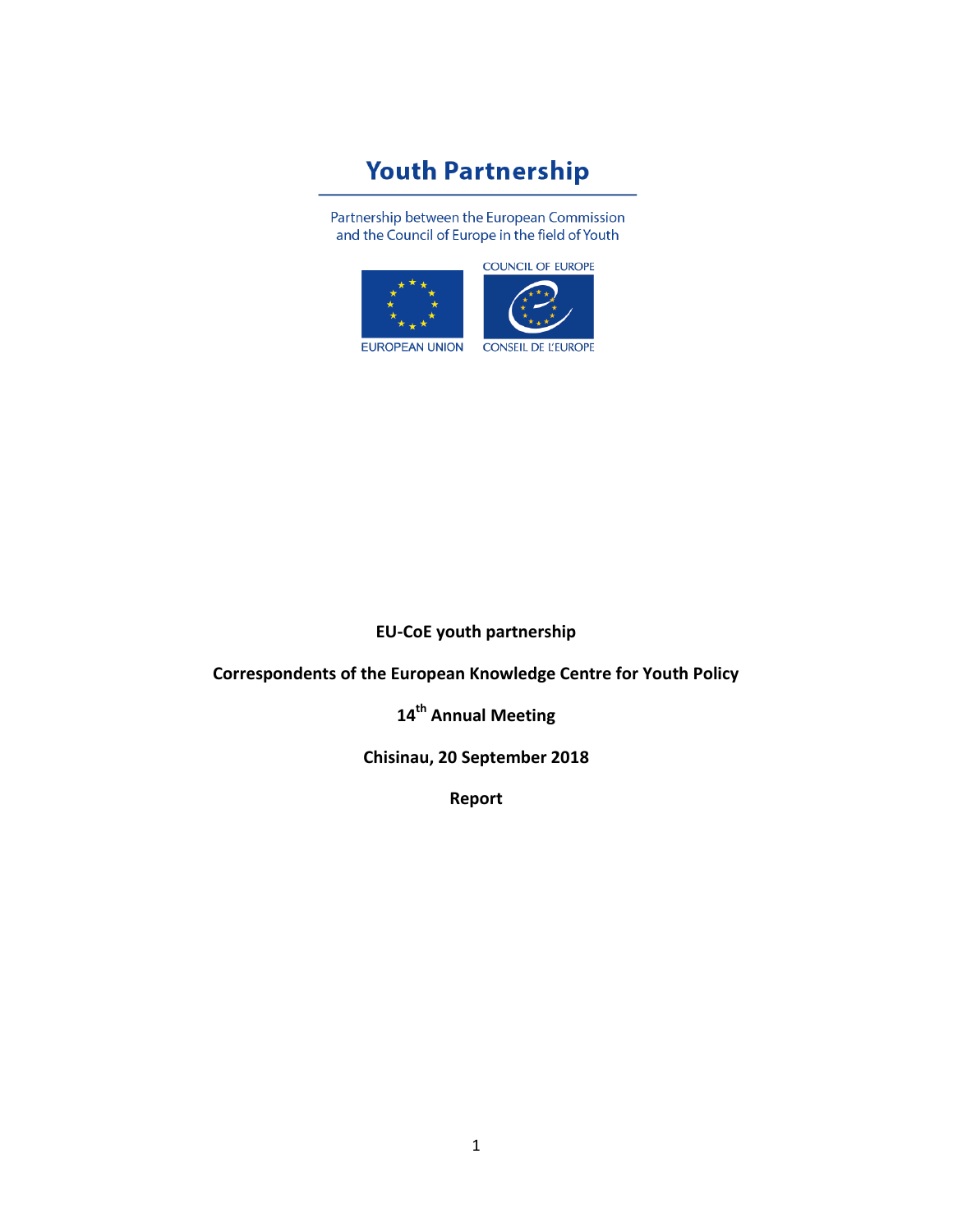# Contents

| 2. |  |  |  |
|----|--|--|--|
| 3. |  |  |  |
|    |  |  |  |
| 5. |  |  |  |
| 6. |  |  |  |
|    |  |  |  |
|    |  |  |  |
|    |  |  |  |
|    |  |  |  |
|    |  |  |  |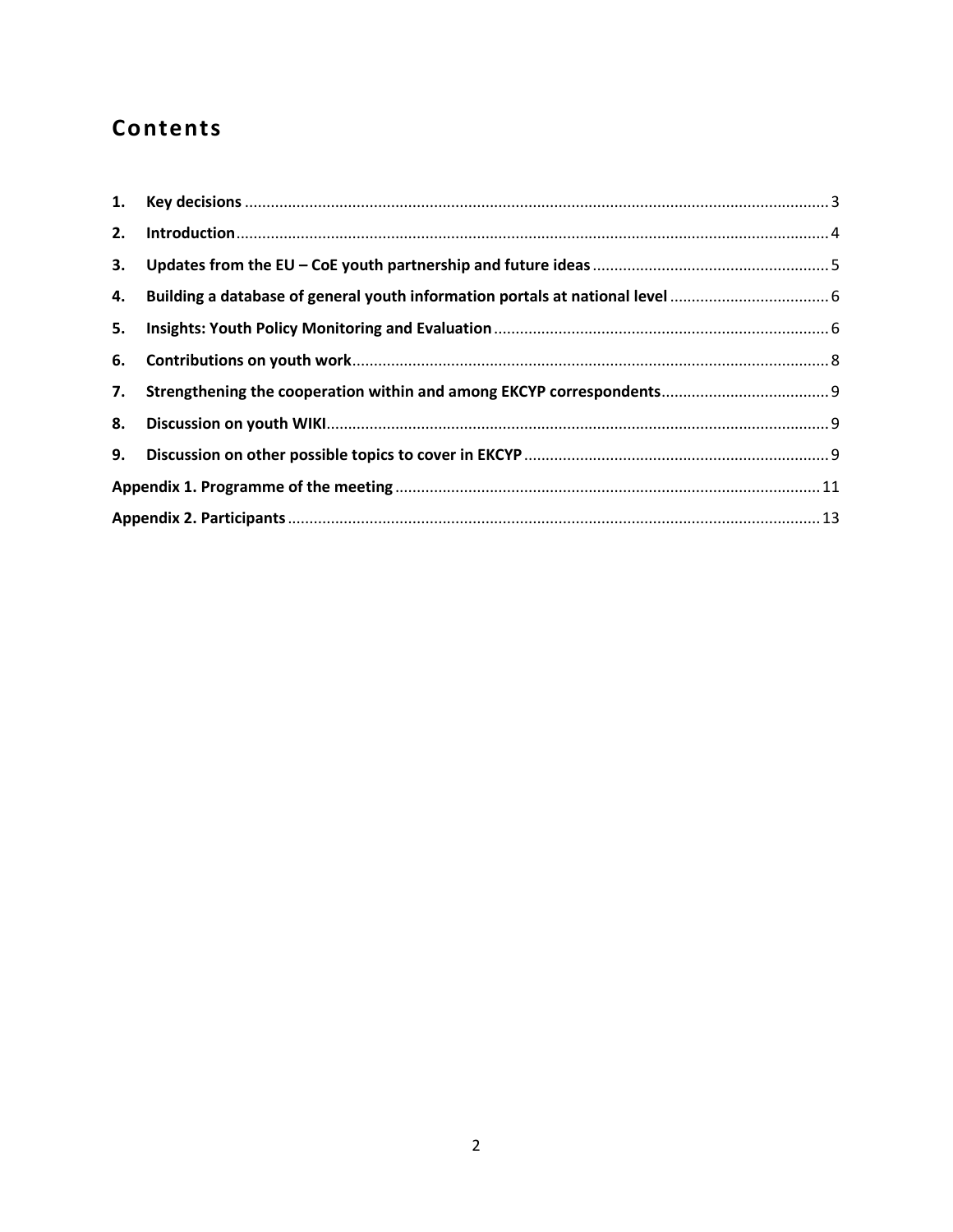#### <span id="page-2-0"></span>**1. Key decisions**

The main decisions from the 14<sup>th</sup> Annual Meeting of EKCYP correspondents are as follows:

- **Developing Insights:** The manuscript of the first *Insight into Youth Policy Governance* was circulated. The second topic of *Youth Policy Monitoring and Evaluation* was explored in a separate session.
- Youth policy monitoring and evaluation: Based on a first analysis of EKCYP and Youth Wiki related to this topic, it was decided to launch a discussion on what national mechanisms and approaches are in place for youth policy monitoring and evaluation. Three different models were presented from the perspective of researchers/evaluators and policy-makers and EKCYP collected ideas on what information to gather. This will be a focus in 2019.
- **Building knowledge on youth work:** The first collection of country information on youth work covers 18 countries. All correspondents that have not yet completed the template are invited to do so until the end of 2018. A peer review session on comparability of data highlighted the need to follow closely the instructions and be clear in the explanations. The country sheets provide very useful information on the complex national realities on youth work. **Mapping educational paths of youth workers**: The mapping study was published and an additional *Diversity of Practice Architectures* analytical report was done based on the data collected through EKCYP. This is part of the overall objective of building knowledge on youth work, supporting the Council of Europe youth work recommendation CM/Rec (2017)4 and EU Council Conclusion on quality of youth work.
- **Strengthening EKCYP peer-to-peer cooperation.** The support group of seven members to help with preparation and input better into the youth partnership activities was endorsed for 2019. Peer mentoring will be made available to new correspondents and some mentoring pairs were set up.
- **Terms of reference for EKCYP correspondents**: the terms of reference will not change significantly and correspondents are invited to update the relevant information about themselves (published in the Resources section) to share national research available in English with the youth partnership secretariat so it can be published and disseminated via the country pages on EKCYP. Correspondents are responsible for maintaining the country pages up to date.
- **CDEJ members should be invited on rotation basis** to the next annual meetings to strengthen understanding of the functioning of EKCYP network and virtual library, and cooperation as a whole. The important number of CDEJ members present was seen as a very positive aspect of the meeting.
- **Contribution to EU Youth WIKI:** EKCYP continued to contribute to EU Youth Wiki, covering chapter two on four countries. In 2019, EKCYP will contribute to a new chapter in the EU Youth Wiki. An open space session to exchange on experiences of engaging with the two platforms was organised at the end of the day.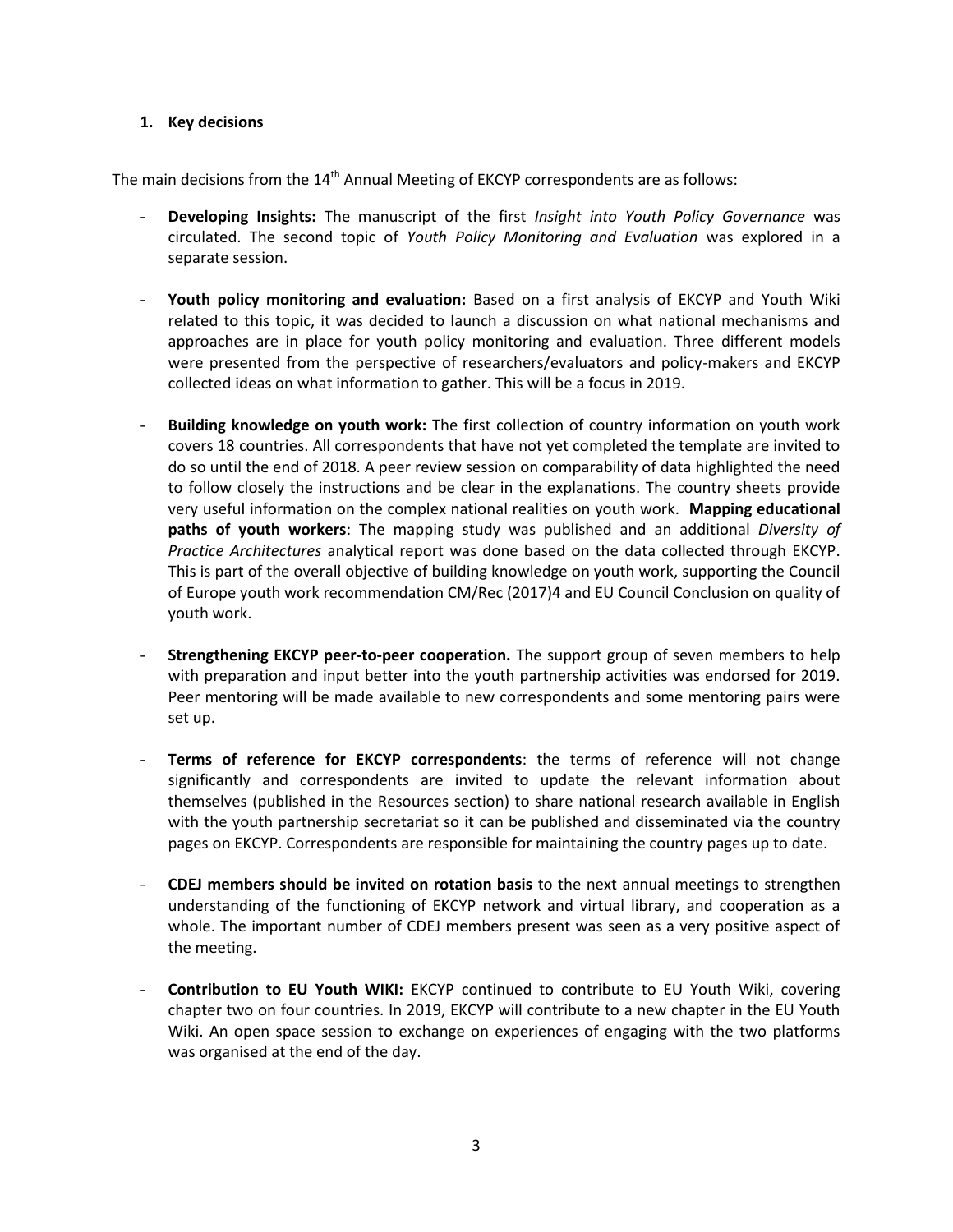#### <span id="page-3-0"></span>**2. Introduction**

On 20 September 2018, the EU – CoE youth partnership organised in Chisinau the 14th annual meeting of the Correspondents of the European Knowledge Centre for Youth Policy (EKCYP). The meeting brought together 31 correspondents, CDEJ representatives and invited experts.

The objectives for this meeting were as follows:

- Knowing EKCYP members (old and new), support group for EKCYP and strengthening peer-topeer and network cooperation as well as contribution to youth partnership activities;
- Reviewing the contribution of EKCYP to the EU-CoE youth partnership work plan in 2018
- Gathering knowledge on youth work and on youth policy monitoring and evaluation
- Discussing the EKCYP contribution to the EU Youth Wiki and exchanging experience
- Proposing ideas for the 2019 youth partnership work plan relevant to national level youth policy and youth work.

The main themes discussed in the meeting were:

- knowledge on youth work, contributing to building up the knowledge base presented in the online platform dedicated to youth work, within EKCYP (ahead of the 3rd European Youth Work Convention and as an implementation of the CoE CM Recommendation on youth work as well as EU Council Conclusions on quality of youth work),
- initiative on collecting country youth information web portals, by Orjan Bergan, EKCYP correspondent for Norway;
- sharing manuscript of first Insights into Youth Policy Governance;
- national models and approaches to youth policy monitoring and evaluation;
- continuing to collect data on Youth Wiki thematic chapter 2 on volunteering from non-programme countries.

The meeting allowed those just starting as well as the CDEJ and invited expert guests to understand its functioning and role, and also to get updates on the current EKCYP projects.

From the meeting evaluation, most participants appreciated the sharing of updates, the focus of the meetingand on current projects and activities. The meeting should be a source for ideas for future work plans instead of presenting the ideas already and the mentoring was seen as a good trial for peer-topeer learning.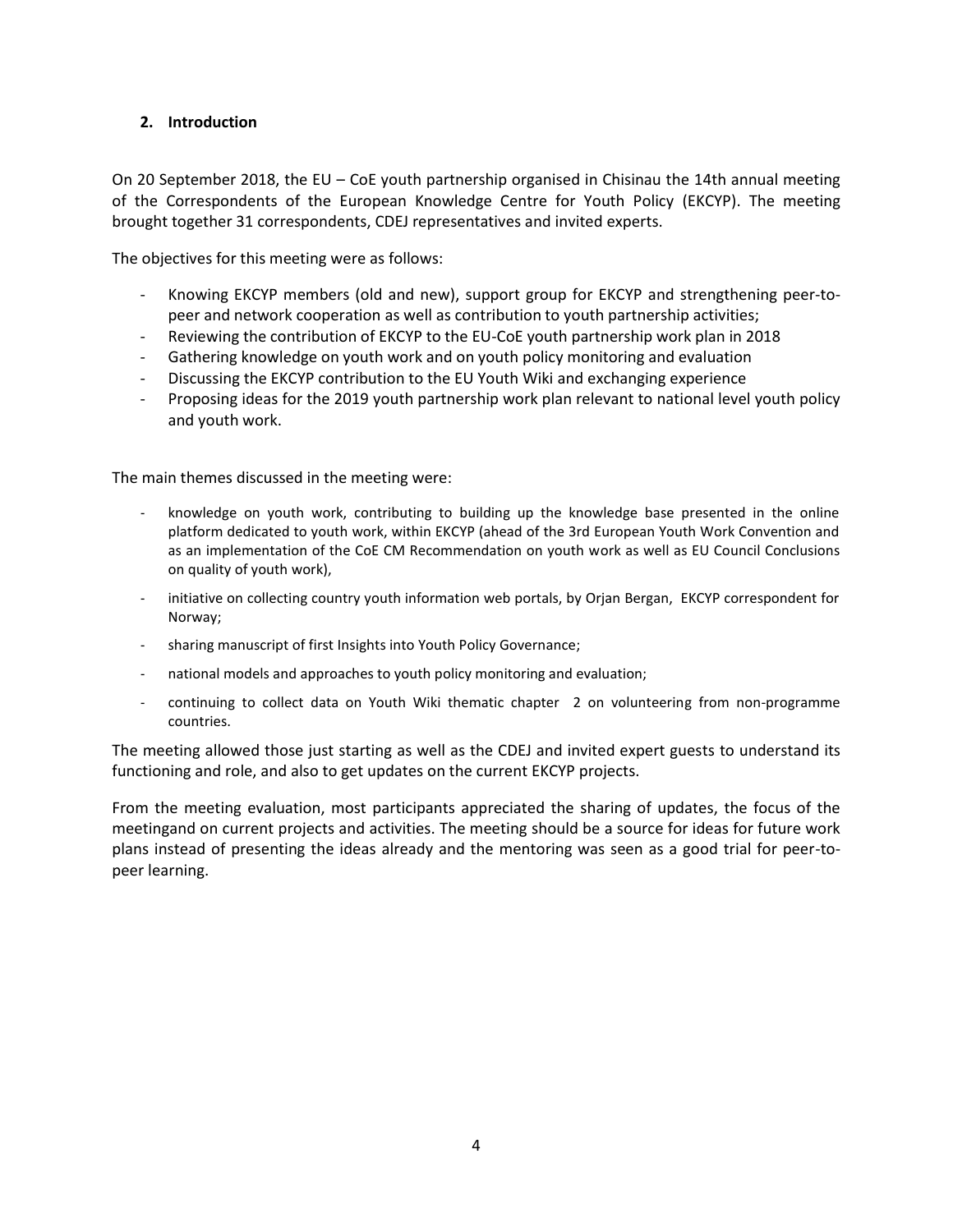### <span id="page-4-0"></span>**3. Updates from the EU – CoE youth partnership and future ideas**

The secretariat of the youth partnership began with setting the framework and provided an update on the main institutional priorities in the Council of Europe and in the European Union.

Then the activities of the EU – CoE youth partnerships were presented as follows:

- [Symposium Connecting the dots: Young People, Social Inclusion and Digitalisation](https://pjp-eu.coe.int/en/web/youth-partnership/symposium-2018) was coorganised by the EU – CoE youth partnership in cooperation with Estonian government on 26-28 June in Tallinn. It looked at the intersection between social inclusion of young people and digitalisation, reflecting especially on how digitalisation affects young people's lives, and what the role of youth policy, youth work and youth research can be in this respect. Analytical papers, four recorded webinars and all the documentation of the symposium are on the youth partnership website.
- European Platform for Learning Mobility (EPLM) will hold its next biennial conference in Belgium in 2019. [An expert seminar on the quality in learning mobility](https://pjp-eu.coe.int/en/web/youth-partnership/lm-expert-seminar-2018) projects was held by the platform on 15-18 May in Lille. All relevant documentation, including the developed quality indicators can be downloaded from the page of the meeting.
- The seminar on active [citizenship: young people and Europe, which way forward?](https://pjp-eu.coe.int/en/web/youth-partnership/seminar-yw-in-citizenship-education) was organised in Strasbourg on 3-4 May. It explored the role of youth work in European citizenship education. This was an occasion to launch the updated Tkit on the same topic. Two analytical papers prepared for the seminar discuss the challenges of engaging with citizenship education in youth work.
- Several new [youth knowledge books, updated Tkits and handbooks](https://pjp-eu.coe.int/en/web/youth-partnership/publications) have been published. They are all downloadable or can be mailed posted upon request. Issue 26 of Coyote on smart youth [work](https://pjp-eu.coe.int/en/web/coyote-magazine) was published and the second one on the 20 years' anniversary of the youth partnership is planned to be launched in the last months of 2018.
- The updated and completed third edition of the [open online course Essentials of Youth Policy](https://pjp-eu.coe.int/en/web/youth-partnership/online-course-on-youth-policy) will run in the last months of 2018.
- The joint seminar with PEYR looked at [strengthening youth research in Eastern Europe and](https://pjp-eu.coe.int/en/web/youth-partnership/meeting-2018)  [Caucasus countries.](https://pjp-eu.coe.int/en/web/youth-partnership/meeting-2018)
- The last seminar in the history of youth work series is co-organised with the government of Slovenia on 2-4 October in Ljubljana. The seminar looks at the history of international youth [organisations and their impact on youth work today.](https://pjp-eu.coe.int/en/web/youth-partnership/workshop-history-youth-work-2018)
- Finally, a seminar on the situation of youth work in South East Europe and its relevance for [youth policy](https://pjp-eu.coe.int/en/web/youth-partnership/peer-learning-seminar-see-2018) will also be held in Ljubljana on 13-15 November.
- The expert group guiding the research into educational and career paths for youth workers met on 31 May -1 June and looked into [systems for formal and non-formal education and validation](https://pjp-eu.coe.int/en/web/youth-partnership/expert-group-meeting-on-researching-educational-and-career-paths-for-youth-workers)  [of youth workers](https://pjp-eu.coe.int/en/web/youth-partnership/expert-group-meeting-on-researching-educational-and-career-paths-for-youth-workers) across eight countries and three international youth non-governmental organisations. There are often requests for presentation of the findings of the mapping report in countries that are looking into strengthening educational offers for youth workers. Some EKCYP correspondents are involved in this process.
- EKCYP contributions to chapter 1 and chapter 2 of the EU Youth Wiki covering ten countries have now been [published.](https://pjp-eu.coe.int/en/web/youth-partnership/contribution-eu-youth-wiki) They can be found via EKCYP/countries/thematic contributions. Authors were selected through an open call as in the previous two years.
- 17 [EKCYP youth work country sheets](https://pjp-eu.coe.int/en/web/youth-partnership/country-information-youth-work) were published on a new thematic page in EKCYP/countries/thematic contributions. All other correspondents are encouraged to send in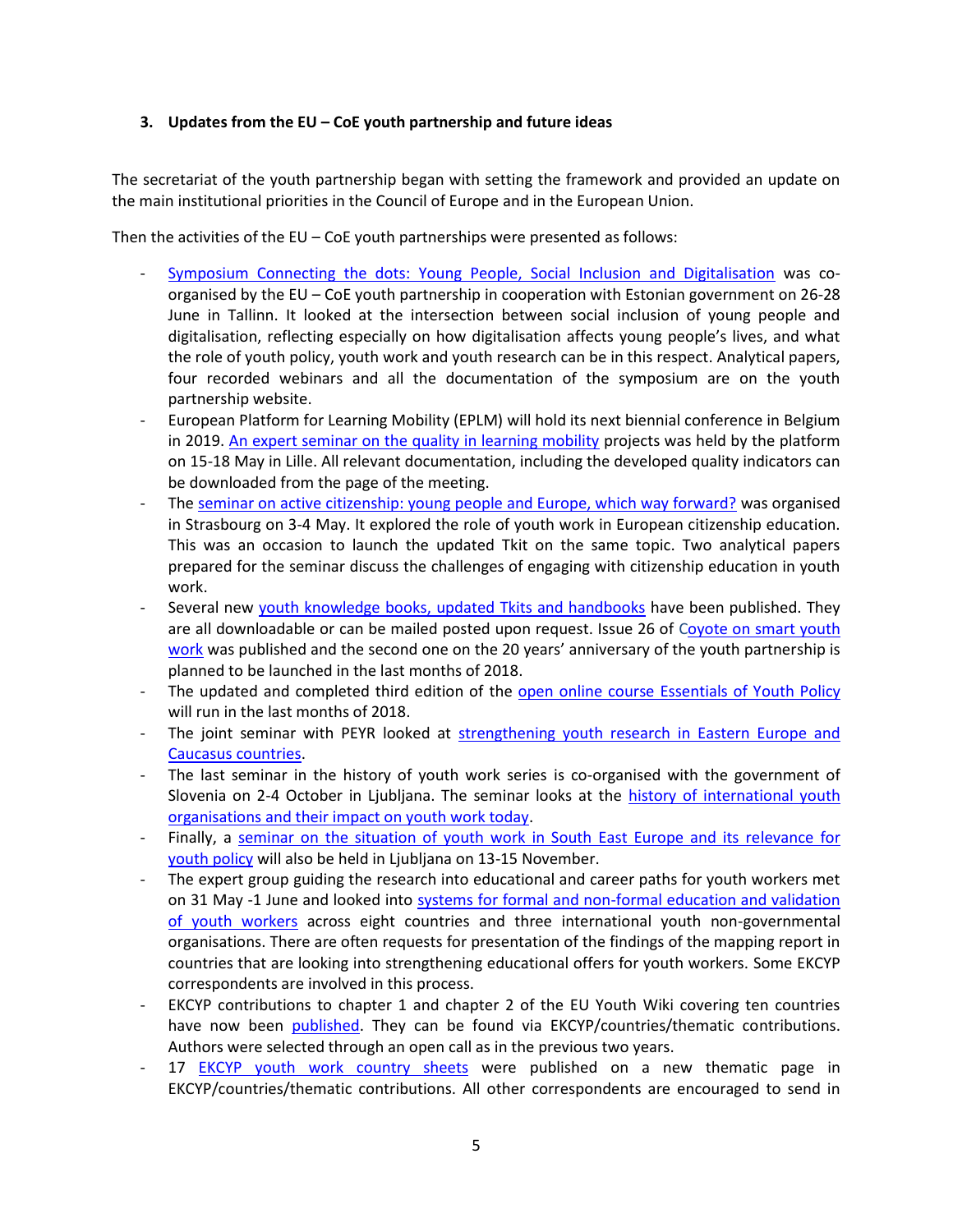the completed template before the end of 2018. The country sheets are an important source of information for desk analysis on different youth work aspects it covers.

The main proposals for 2019 work plan were shared with the EKCYP network. In the work plan cycle, September is the time when the institutional partners would agree in principle on the general line of activities, however, the results of the EKCYP and PEYR meetings are usually integrated in the last version of the proposed work plan. It is more difficult to propose new activities at this late stage. Ultimately it is the partner institutions that decide on the work plan. The **main proposals for 2019 are**:

- 2019 symposium: young people's values and political participation.
- Continuing the process of collecting data on youth work, on the national, regional and local levels, further research and dissemination of findings on education of youth workers. Support the European Youth Work Academy and Europe Goes Local projects with knowledge gathering and analysis. Updating Tkit on Training Essentials is foreseen for 2019, which would integrate a new dimension on online and blended learning.
- In 2019, the proposal is to organise the EKCYP and PEYR meetings in the South East Europe and to explore the same topic of strengthening youth research in those countries. The regional activity for Eastern Europe and Caucasus is proposed to explore deeper how youth work can be strengthened in those countries and what educational opportunities can be put in place for youth workers in the region.
- Continuing the work on youth policy notably through the youth policy residential seminars  $(4<sup>th</sup>$ edition), organise the MOOC on youth policy essentials; citizenship and citizenship education – support Is Europe really lost? conference.
- Conducting research on social inclusion of young people and digitalisation, on vocations and professions involved in youth work, on youth policy monitoring and evaluation.
- Develop an open online course on youth work, similar to the one on youth policy essentials.
- Editorial work on two Youth Knowledge Books, two new editions of Coyote magazine and launching the perspectives online – an exchange forum between policy-makers, practitioners and research.

# <span id="page-5-0"></span>**4. Building a database of general youth information portals at national level**

Orjan Bergan explained the initiative in Norway to revise the general youth information portal as a onestop-information access point for all young people on any topic from education, to confidential health consultation, legal consult or information on leisure time. The portal employs experts in different fields who respond to young people's questions. Orjan began to map out such initiatives with similar purpose all over Europe. Several EKCYP correspondents received direct request to help understand if in their country there is such an initiative and that is developing into a resource that could be shared via the youth partnership.

Information on some countries still needs to be gathered so further bilateral communication will follow the meeting. The presentation can be found o[n the page of the meeting.](https://pjp-eu.coe.int/en/web/youth-partnership/meeting-2018)

#### <span id="page-5-1"></span>**5. Insights: Youth Policy Monitoring and Evaluation**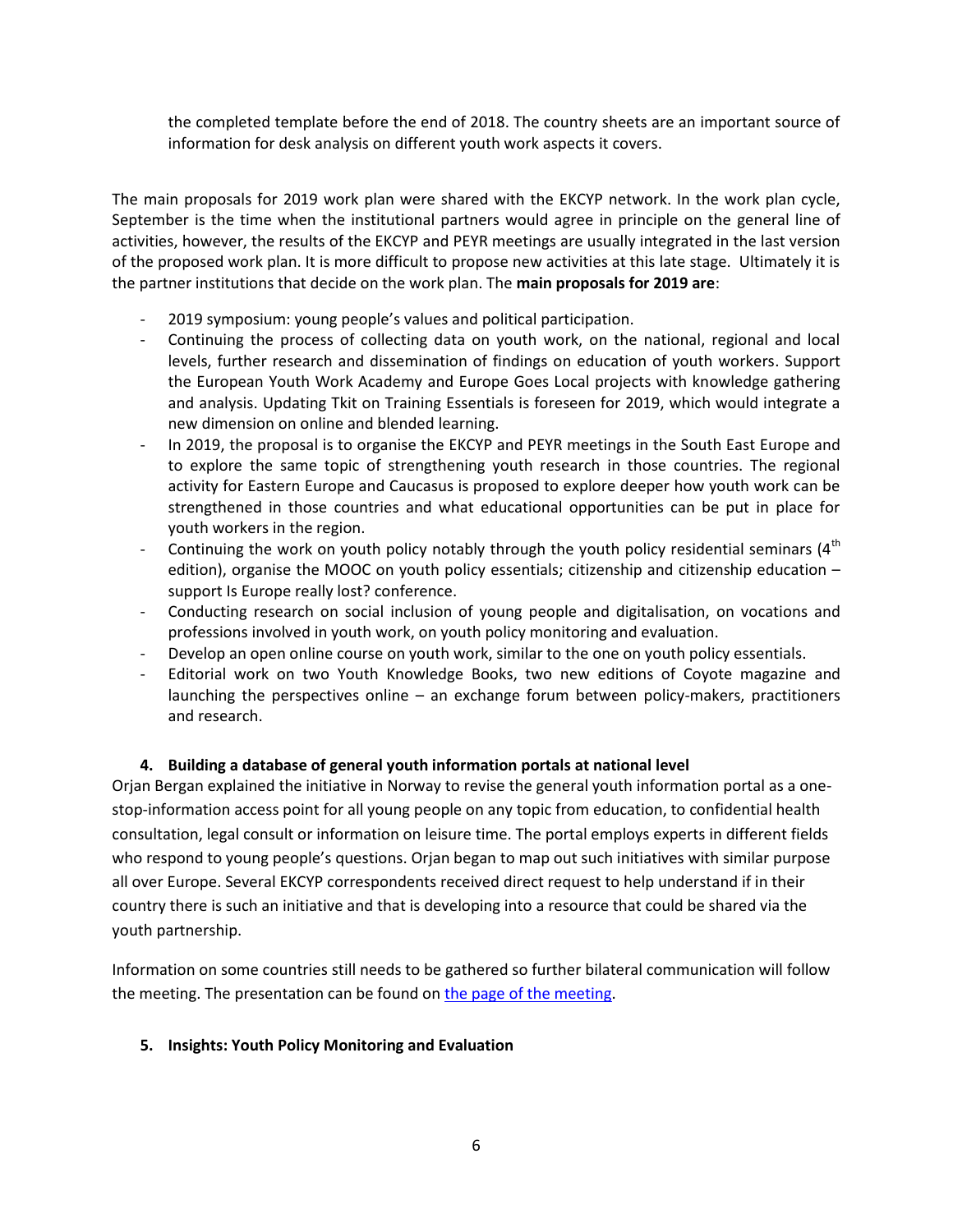In preparation to the meeting, the manuscript on Insights into Youth Policy Governance was shared. The idea of the Insights was launched in 2018 to make visible and translate the knowledge gathered by EKCYP for the youth sector stakeholders. The first Insights provides an analysis across countries in Europe into the national set-up of youth policy, roles for state-level and regional/local level authorities as well as how young people are involved. The publication is in technical production and it was not discussed much in the meeting.

The authors of the first Insights have identified a need to gather data on how countries monitor and evaluate youth policy, what are the mechanisms, what are the actors involved and how it happens in practice. Three contributions opened up this discussion in EKCYP. The correspondents then brainstormed on what type of information would be useful to collect and analyse in relation to this topic. An expert will be tasked to develop a questionnaire which will collect the necessary information for a new issue of Insights on this topic – to be drafted in 2019.

The presentations are on the [EKCYP meeting page:](https://pjp-eu.coe.int/en/web/youth-partnership/meeting-2018)

*Youth Policy Monitoring and Evaluation in France* – gathering evidence from an experimental fund for youth initiatives by Malika Kacimi, INJEP, France

The Q&A session clarified that France uses around 70 indicators for monitoring compared to the smaller scope of the EU Dashboard, allowing for a more nuanced picture.

*Monitoring and Evaluation of Youth Policy Strategy in Armenia* – developing monitoring systems during the evaluation process, by Lilit Avdalyan, Youth Studies Institute, Armenia

The Q&A session clarified that as a co-founder, the state is a direct stakeholder in the Youth Studies Institute and the work of the Institute provides directly the knowledge base for policy-making so it has a direct translation to policy impact.

*Monitoring and evaluation of youth policy in Moldova* – challenges experienced by policy-makers by Ion Donea, Ministry of Education, Culture and Research, Moldova

The Q&A session clarified that due to clashes in defining age limit in different laws (Youth Strategy extending it beyond the age groups traditionally monitored by the National Statistical Institute) a new data collection methodology needed to be developed. In addition, working with different external consultants is challenging as their perspective does not often see the complex internal communication among different state entities involved.

The below is a summary of the proposals from the three groups on the important aspects to be covered through data collection on youth policy monitoring and evaluation as well as the type of publication on the topic.

# **General reflections on the process and publication:**

- 1. Understanding the question. What is the target group of this publication? What do we need to discuss? Not one specific target group. Introducing monitoring.
- 2. Young people nowadays need a different approach. Focus on creative ways of bringing young people close to youth policy development. What is the role of monitoring and evaluation?
- 3. What is our role as EKCYP members?
	- 1. Get access to organisations which work with young people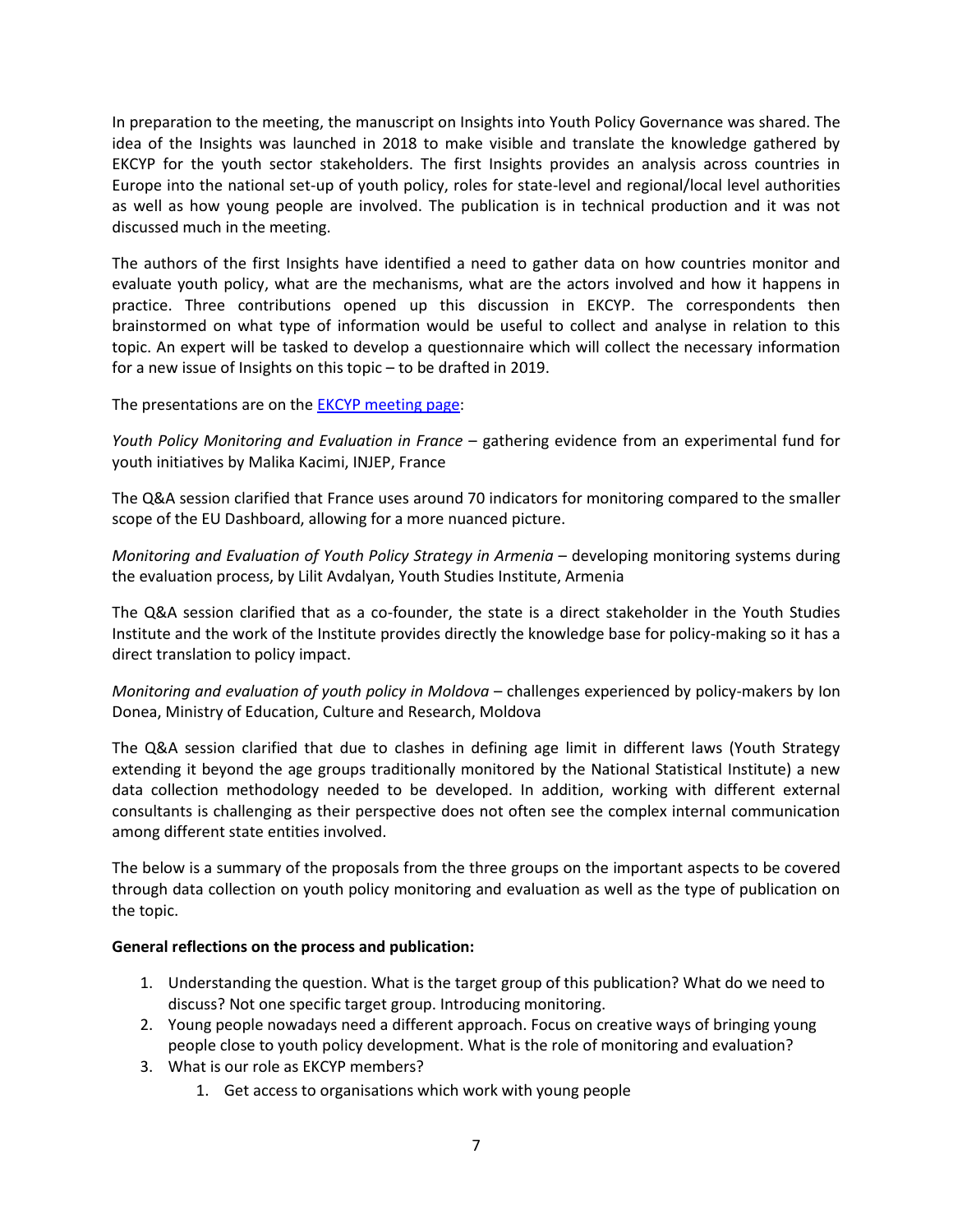- 2. Are we collecting good models of how youth policy is evaluated?
- 3. To promote the idea of evidence-based policy as this is not properly understood in some regions.
- 4. It is important to reflect first and foremost on evidence, in a separate context, not limited to the exercise related to youth policy monitoring and evaluation however a question on how evidence is explained/understood in the country could shed some light on this question.

# **Topics**

- 1. Monitoring and evaluation framework, tools and target groups
	- i. Legal or policy framework, political support and resources, involvement of various stakeholders Which institutions are involved in evaluating and what level (national, regional, local); is there an external structure providing an independent perspective? How is youth participation and youth involvement foreseen and how it happens?
	- ii. If the meaning of "monitoring" and "evaluation" is clear defined and distinguished
	- iii. When do we monitor and evaluate (annually, mid-term, final stage),
	- iv. Human and financial resources allocated/guaranteed
- 2. Indicators
	- i. How the indicators are selected and if they are clearly described, how their relevance is argued?
	- ii. What are the types of indicators (quantitative, qualitative?)
- 3. Models and approaches
	- i. To collect successful, innovative models, including online models or cross-sectoral approaches (for example if the impact of other policies on the life of young people is evaluated)
	- ii. Make comparisons
	- iii. Reflect if feedback is foreseen and supported?

# <span id="page-7-0"></span>**6. Contributions on youth work**

The *Mapping study* and the *Diversity of Practice Architectures* analytical paper were introduced in the beginning of the meeting and several correspondents mentioned that there are new or on-going initiatives in their countries on the topic. Thought it was a complex topic and process to gather the information for the study, it has put the focus on EKCYP as a source of knowledge gathering and analysis for policy-making and practice.

The working session focused further on a quick assessment of the youth work country sheets received and the importance of providing complete and comparable information. Marko Kovacic and Tomi Kiilakoski took the example of how correspondents answer the questions related to funding of youth work in three country sheets and how complex it would be to compare that information, because it is often providing numbers without contextualising it to the total budget or the youth population or other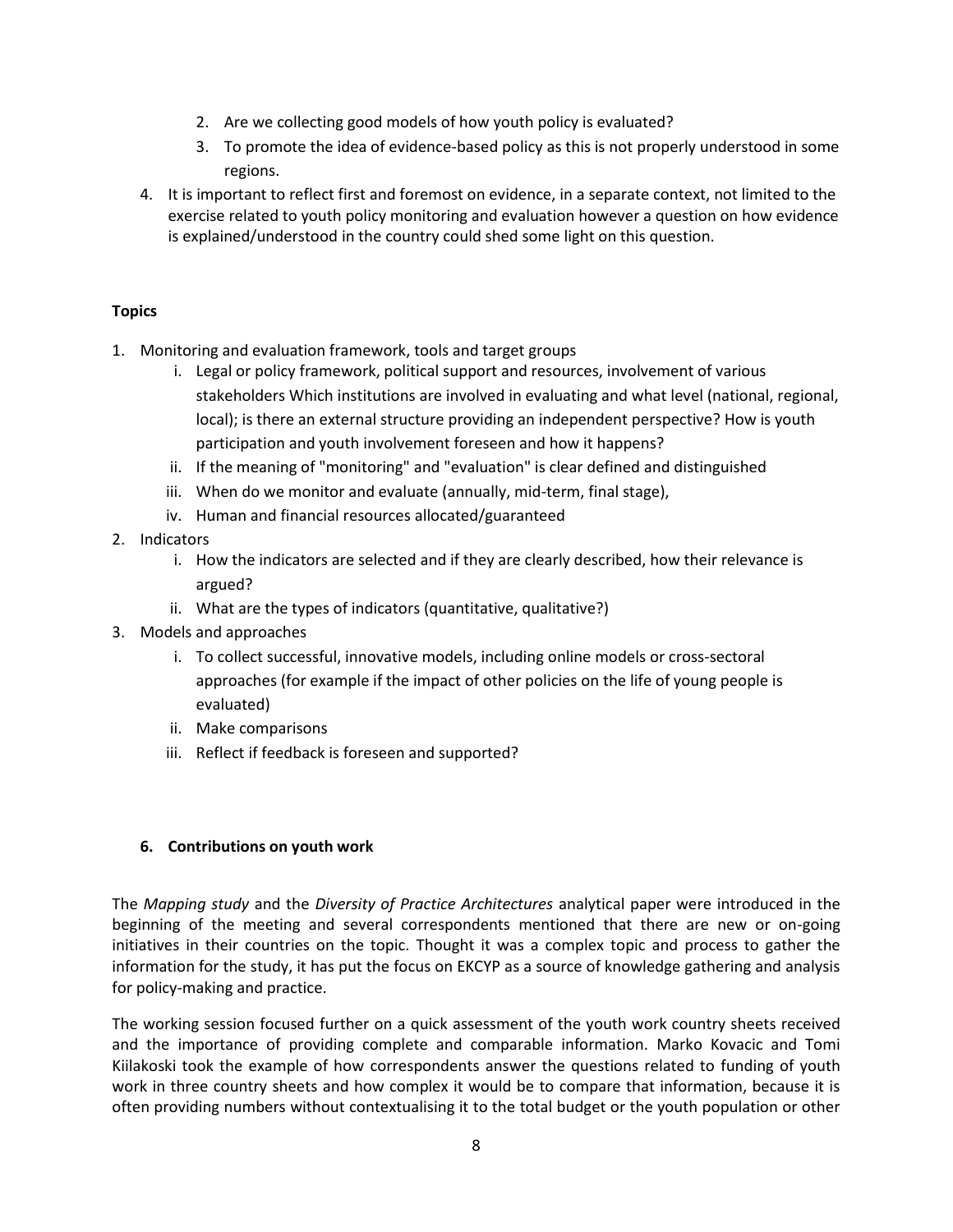helpful criteria. Seventeen youth work country sheets have been published to date and all correspondents who have not yet submitted the country sheets are encouraged to send them in before the end of 2018.

# <span id="page-8-0"></span>**7. Strengthening the cooperation within and among EKCYP correspondents**

The EKCYP support group (Marko, Mariana, Ana, Tomi, Zdenka and Orjan) put forward several ideas for stronger cooperation of EKCYP between meetings and for peer-to-peer mentoring. The following ideas will be tried until the next annual meeting:

- Peer-to-peer mentoring, tutoring more/less experienced  $\rightarrow$  groups of four, over skype, test the mentoring: Susanne will mentor Lilit, and Mariana, while Janaina offered to support the confirmed Italian correspondent; Orjan will mentor the future Lithuanian correspondent.
- There are still questions that this meeting is not answering: once per year for one day, and at the end not enough time to deal with all the questions. It was agreed that Tanya would send regular invitations to EKCYP correspondents to share relevant updates and research from their countries in English and the youth partnership would publish them on the respective country pages in the Knowledge Centre/EKCYP section.
- Divide EKCYP in regions, with contact points, in charge of channeling the information; this idea was partly welcomed.
- The countries without correspondents: In addition to approaching the CDEJ representatives, it was also agreed to try to approach individual researchers and Erasmus+ NAs or other possible stakeholders who could take up the work, to be coordinated with the CDEJ representative.
- Marko suggested that interested people could apply to COST programme (of their own individual initiative) to develop the network. Several people agreed to follow up on that proposal directly with Marko.
- Countries for which the history of youth work development is missing in the project are encouraged to submit their proposals. The youth partnership welcomes completing the country storie in that project.

# <span id="page-8-1"></span>**8. Discussion on youth WIKI**

This was an informal exchange, mostly among the EU youth Wiki correspondents and therefore there is no specific reporting on this point. The EU-CoE youth partnership will seek to continue to encourage use of youth Wiki and will continue to complete Youth Wiki contributions from Erasmus + non-programme countries.

# <span id="page-8-2"></span>**9. Discussion on other possible topics to cover in EKCYP**

EKCYP will be involved to various degrees in the following work:

- Youth work country sheets
- Professions or vocations in youth work
- Social inclusion and digitalisation
- Monitoring and evaluation, evidence in youth policy
- Cross-sectoral work with young refugees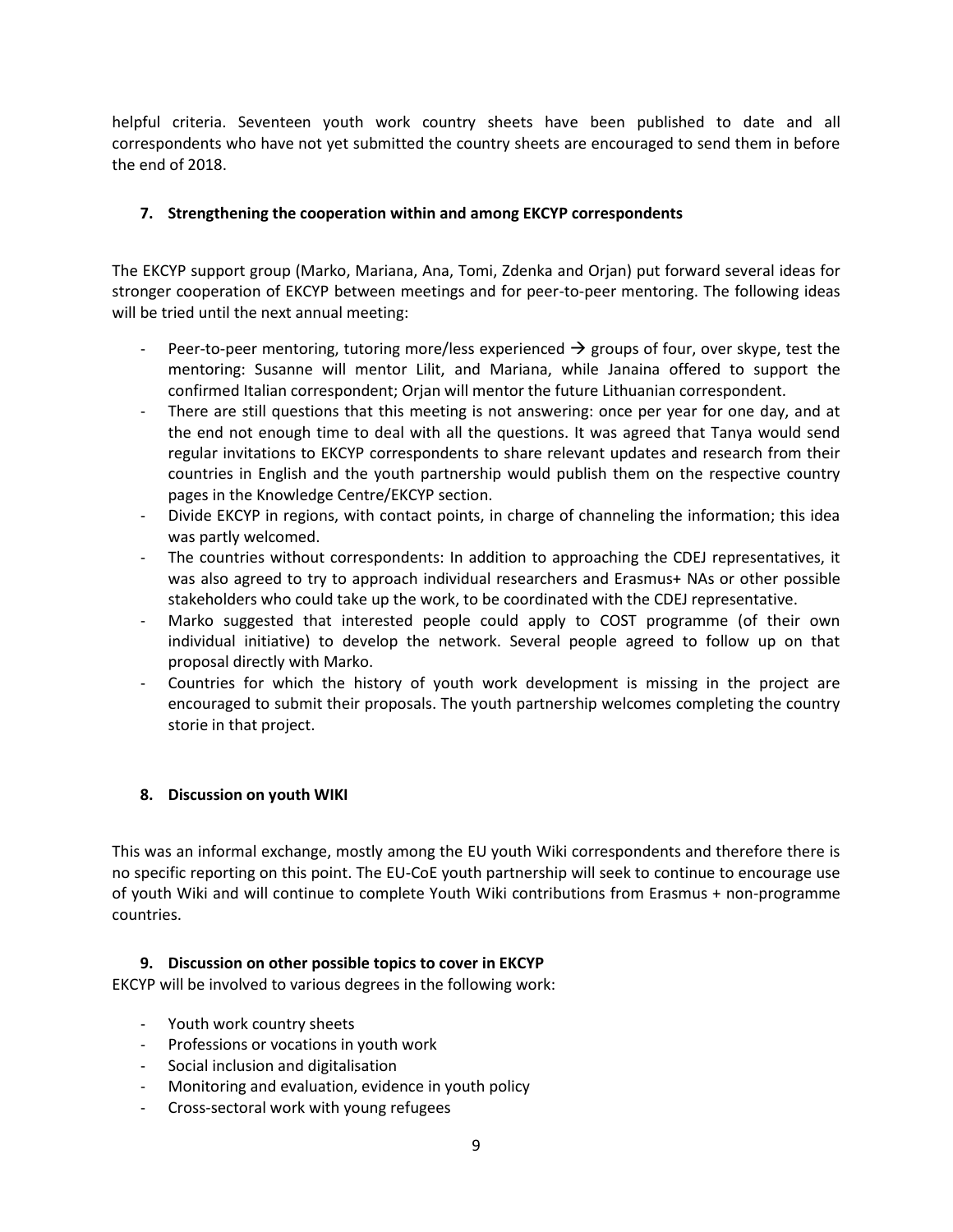- Youth wiki non-programme countries
- National studies and surveys on youth to share.

Mental health: increasing interest in the topic, although not all EU member states have seen it as relevant.

Young people in the rural areas: one of the cross-sectoral topics that is under-studied.

Culture and creativity of young people.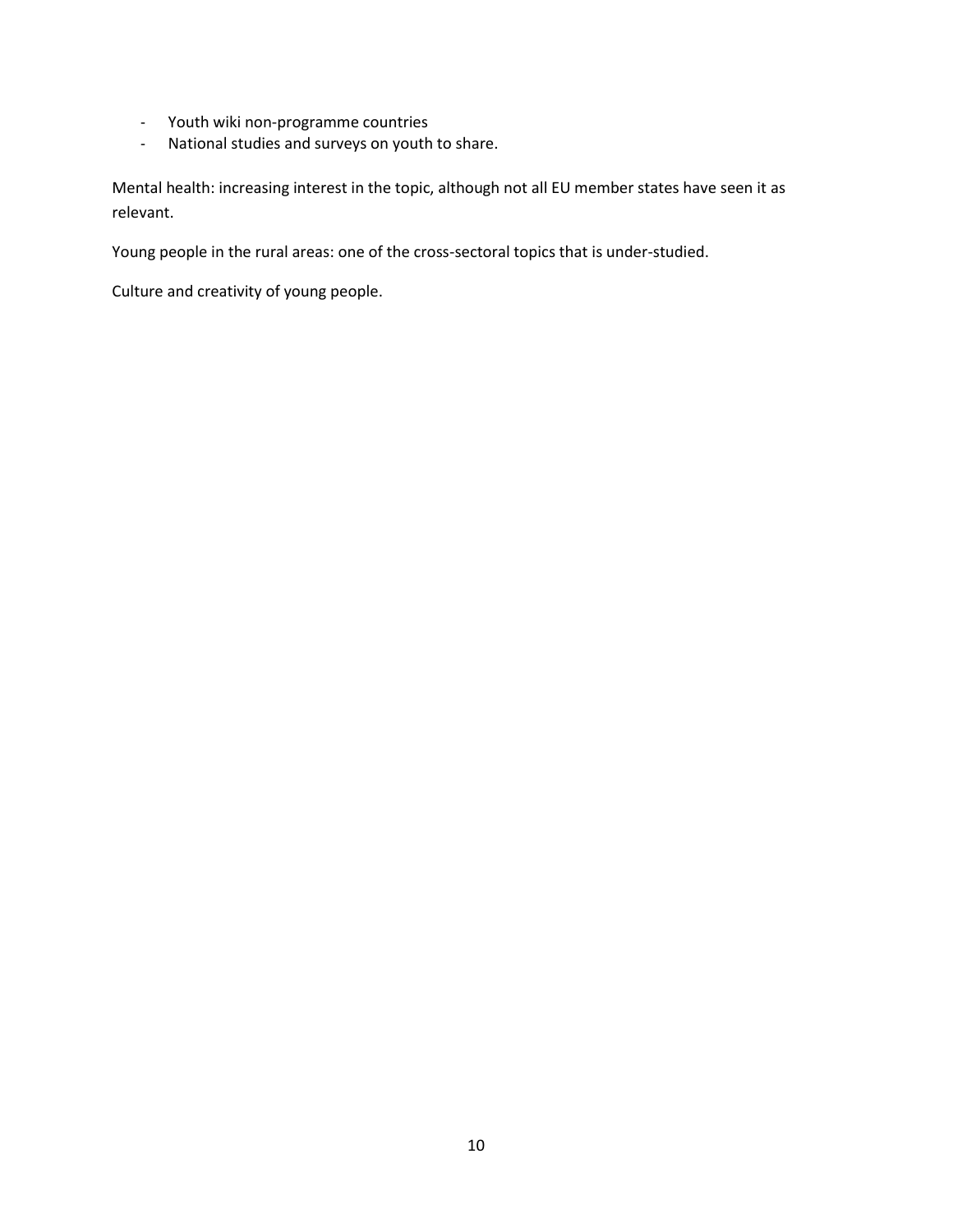#### <span id="page-10-0"></span>**Appendix 1. Programme of the meeting**

#### **EKCYP 14th Annual Meeting**

#### **Reference documents on EKCYP contributions in 2017-2018:**

[Reports of past annual meetings \(including 2017\)](https://pjp-eu.coe.int/en/web/youth-partnership/ekcyp-correspondents?inheritRedirect=true)

[Mapping Education and Career Paths of Youth Workers](https://pjp-eu.coe.int/en/web/youth-partnership/expert-group-meeting-on-researching-educational-and-career-paths-for-youth-workers) (report) and Diversity of Practice Architectures analytical paper

[Contributions to Youth Wiki from non-programme countries](https://pjp-eu.coe.int/en/web/youth-partnership/contribution-eu-youth-wiki) and [Youth Wiki](https://eacea.ec.europa.eu/national-policies/en/youthwiki) database itself as well as background documents to th[e new EU Youth Strategy proposal.](https://ec.europa.eu/youth/policy/youth-strategy_en)

#### [Youth Work Country Sheets](https://pjp-eu.coe.int/en/web/youth-partnership/country-information-youth-work)

National information websites for young people (initiative shared by Orjan Bergan)

Insights on Youth Policy Governance (text circulated)

Draft Insights on Evidence, Monitoring and Evaluation of Youth Policies (text circulated)

| 18 September  | Meeting of the EKCYP preparatory group |
|---------------|----------------------------------------|
| 14:00 - 17:30 |                                        |

| 20 September<br>$9:00 - 17:30$ | 14 <sup>th</sup> Annual Meeting of EKCYP Correspondents                                                                                                                                                                                                                                                                     |  |  |  |
|--------------------------------|-----------------------------------------------------------------------------------------------------------------------------------------------------------------------------------------------------------------------------------------------------------------------------------------------------------------------------|--|--|--|
| $9:00 - 9:30$                  | Opening of the meeting by Tanya Basarab, EU-CoE youth partnership;<br>EKCYP contributions in 2017 and 2018 work plan<br>Contributions from EU-CoE youth partnership team and correspondents that have<br>engaged with the work programme<br>Brief overview of PEYR contributions to the EU-CoE youth partnership activities |  |  |  |
| $11:30 - 13:00$                | Contributions related to youth policy<br>Insights on youth policy governance – presentation of the publication and discussion<br>about dissemination                                                                                                                                                                        |  |  |  |
|                                | Developing Insights on evidence, monitoring and evaluation of youth policy<br>Presentation of three case studies by correspondents and guests and discussion of<br>draft as well as what information EKCYP could further collect for the insights                                                                           |  |  |  |
| $11:00 - 11:30$                | <b>Break</b>                                                                                                                                                                                                                                                                                                                |  |  |  |
|                                | Contributions related to youth work                                                                                                                                                                                                                                                                                         |  |  |  |
| $9:30 - 11:00$                 | Where we stand and exchange on progress                                                                                                                                                                                                                                                                                     |  |  |  |
|                                | Country sheets                                                                                                                                                                                                                                                                                                              |  |  |  |
|                                | Education of youth workers                                                                                                                                                                                                                                                                                                  |  |  |  |
| $13:00 - 14:30$                | Lunch                                                                                                                                                                                                                                                                                                                       |  |  |  |
| $14:30 - 15:15$                | Ideas for 2019 work plan and further development of EKCYP                                                                                                                                                                                                                                                                   |  |  |  |
|                                | Wrapping up, evaluation                                                                                                                                                                                                                                                                                                     |  |  |  |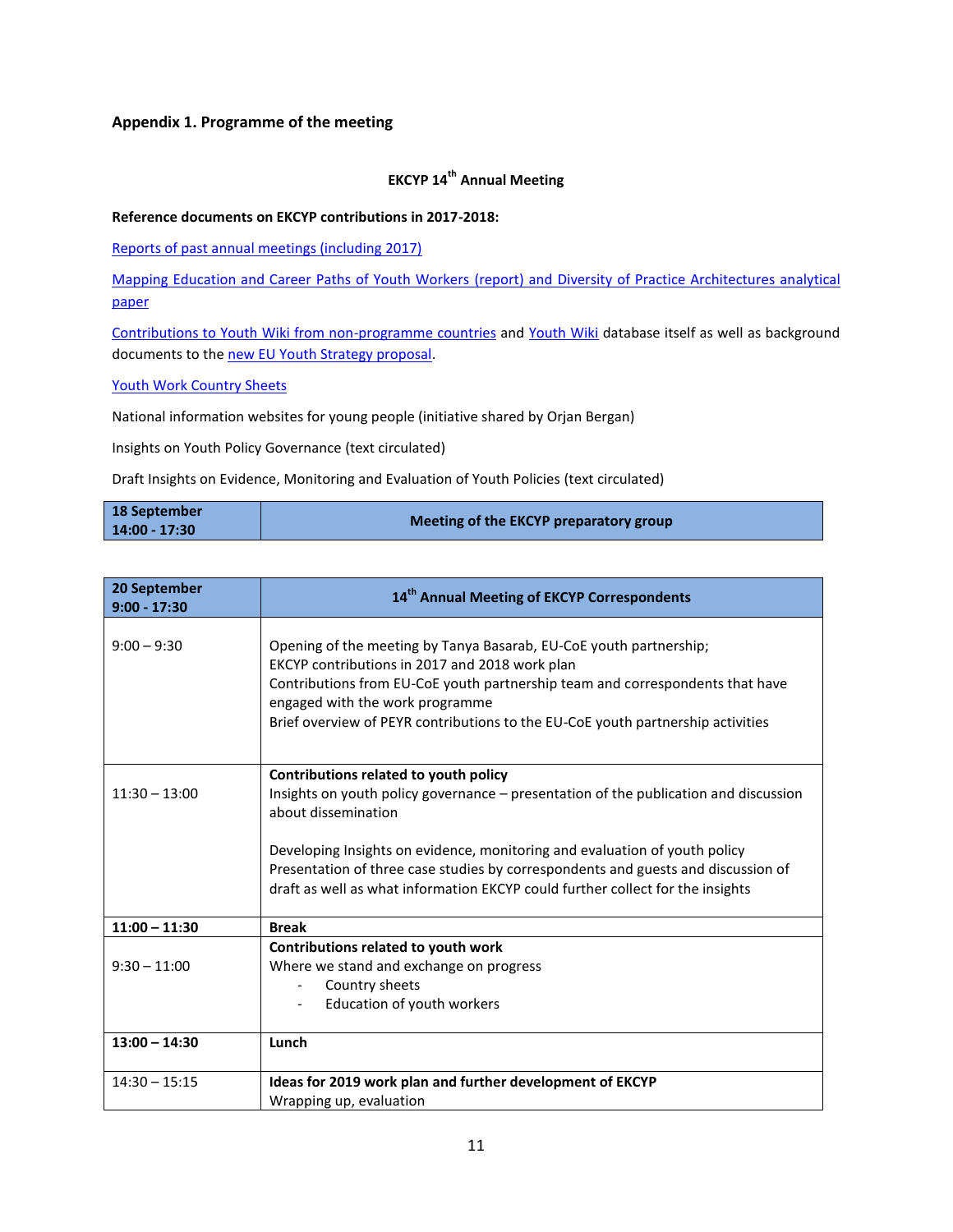| 16:00-16:30     | <b>Break</b>                                                                                                                                         |
|-----------------|------------------------------------------------------------------------------------------------------------------------------------------------------|
| $16:30 - 17:30$ | Updates on contribution to EU Youth Wiki<br>Informal exchange between correspondents and guest experts on their experiences<br>with the two projects |
| 19:00           | <b>Dinner</b>                                                                                                                                        |
|                 | Departure of participants                                                                                                                            |